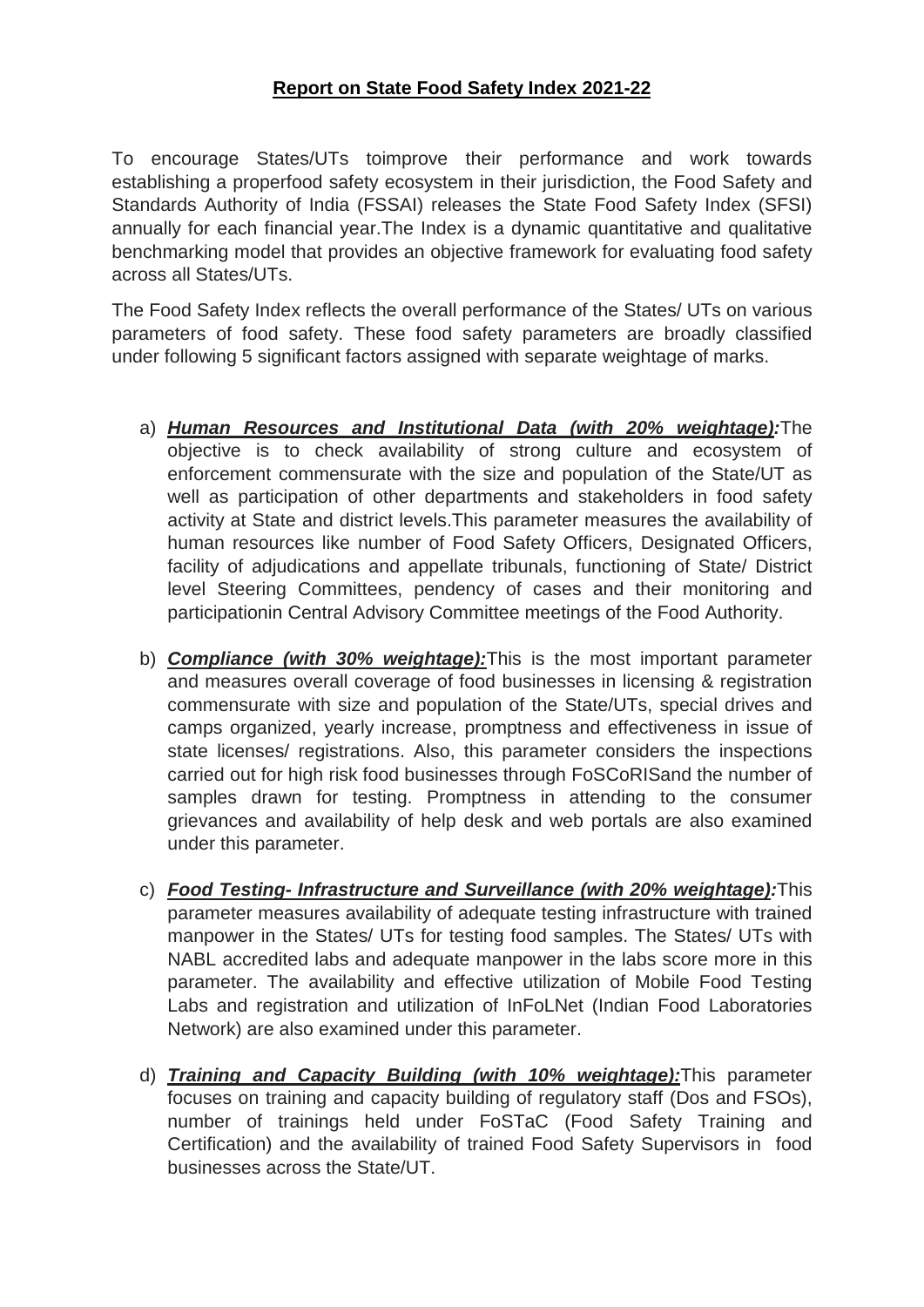e) *Consumer Empowerment (with 20% weightage):*This parameter measures the performance of States/ UTs in various consumer empowering initiatives of FSSAI like participation in Food Fortification, Eat Right Campus, BHOG (Blissful Hygienic Offering to God), Hygiene Rating of Restaurants, Clean Street Food Hubs, etc. Further, action taken for coverage of food fortification in open market, government safety net programmes and availability of fortified products in all districts are taken into consideration. State initiated activities for creating consumer awareness are also considered.

Further, based on the fact that similar States should be compared to ensure comparability among similar entities for the generation of ranks of States/UTs under SFSI, the States/UTs are classified into 3 categories namely Large States, Small States and UTs for the evaluation and assessment.

The assessment and evaluation of each category are done by separate teams comprising of outside experts for food testing and food & nutrition professionals in addition to FSSAI officials. The teams examine the details received from States/UTs and also interacts with States/UTs through video-conferencing for verification and confirmation of data.

Following the above, this year, FSSAI is releasing the  $4<sup>th</sup>$  State Food Safety Index 2021-2022 on 7<sup>th</sup> June, 2022 on the occasion of World Food Safety (Safer food, better health).

|                              |  |  |  | The 4 <sup>th</sup> State Food Safety Index for the year 2021-2022 for States/ UTs under |  |  |
|------------------------------|--|--|--|------------------------------------------------------------------------------------------|--|--|
| three groups are as follows: |  |  |  |                                                                                          |  |  |

| <b>Table 1: Index Rankings for Large States</b> |                         |                                                           |            |                                                        |                                   |                         |              |  |  |  |
|-------------------------------------------------|-------------------------|-----------------------------------------------------------|------------|--------------------------------------------------------|-----------------------------------|-------------------------|--------------|--|--|--|
| <b>Rankings</b>                                 | <b>Large States</b>     | <b>Data</b><br>Resources<br>Institutional<br>Human<br>and | Compliance | and<br>Food Testing-<br>Infrastructure<br>Surveillance | Training and<br>Capacity Building | Empowerment<br>Consumer | <b>TOTAL</b> |  |  |  |
|                                                 | <b>Tamil Nadu</b>       | 16.5                                                      | 21         | 17.5                                                   | 10                                | 17                      | 82           |  |  |  |
| $\mathbf 2$                                     | <b>Gujarat</b>          | 16.5                                                      | 18         | 18                                                     | 8                                 | 17                      | 77.5         |  |  |  |
| 3                                               | <b>Maharashtra</b>      | 11                                                        | 22         | 10.5                                                   | 10                                | 16.5                    | 70           |  |  |  |
| $\overline{\mathbf{4}}$                         | <b>Himachal Pradesh</b> | 10                                                        | 20         | 13.5                                                   | 9                                 | 13                      | 65.5         |  |  |  |
| 5                                               | <b>West Bengal</b>      | 15.5                                                      | 17         | 15                                                     | 6                                 | 5                       | 58.5         |  |  |  |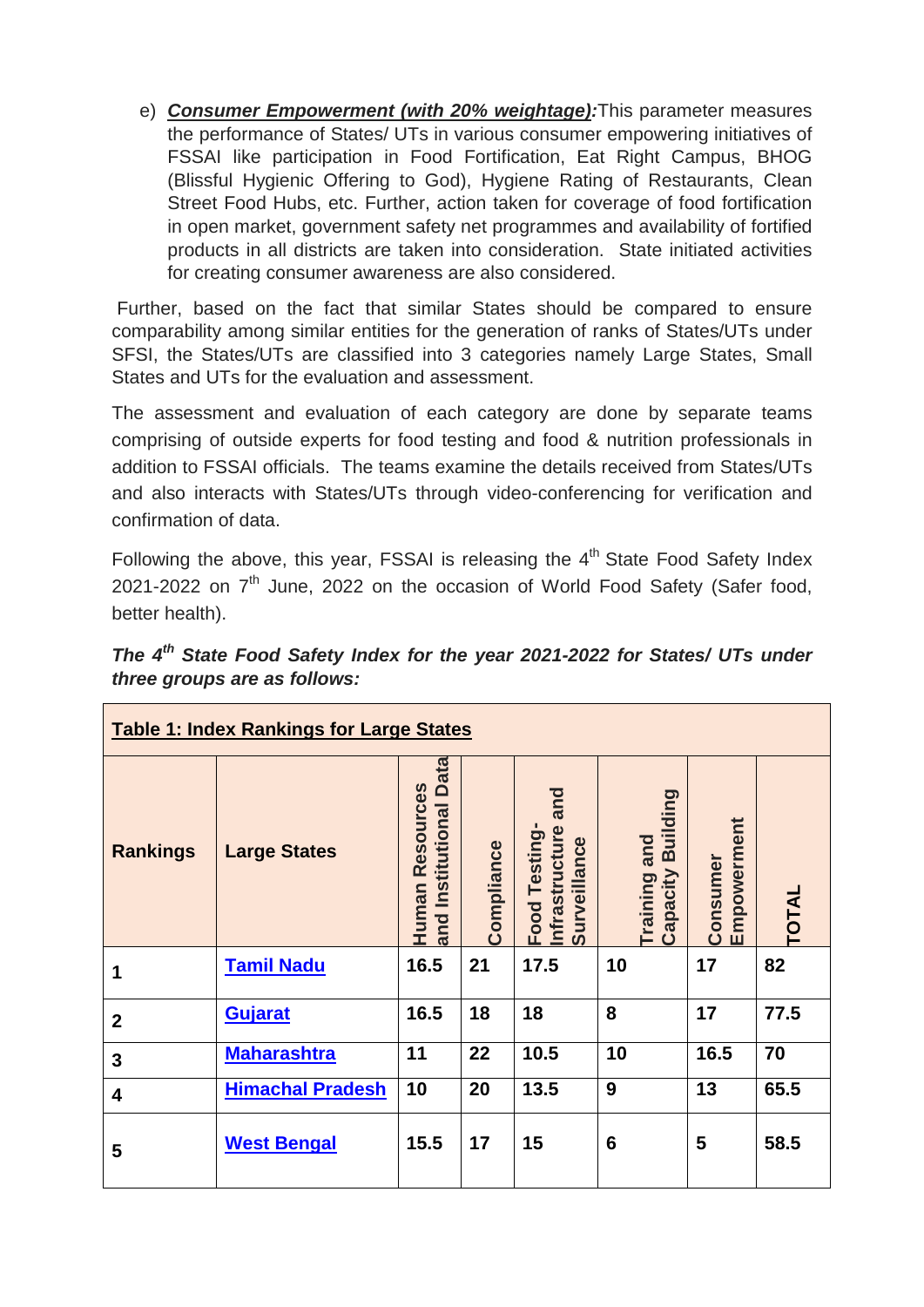| $5\phantom{1}$ | <b>Madhya Pradesh</b> | 11             | 13 | 10.5           | 8              | 16                      | 58.5 |
|----------------|-----------------------|----------------|----|----------------|----------------|-------------------------|------|
| $6\phantom{1}$ | <b>Kerala</b>         | 9              | 14 | 19             | 8              | $\overline{7}$          | 57   |
| $\overline{7}$ | <b>Uttarakhand</b>    | 9              | 21 | 13             | $6\phantom{1}$ | $6\phantom{1}$          | 55   |
| 8              | <b>Odisha</b>         | 10.5           | 11 | 15             | $\overline{7}$ | 11                      | 54.5 |
| 8              | <b>Uttar Pradesh</b>  | 16             | 10 | 11.5           | $\overline{7}$ | 10                      | 54.5 |
| 9              | <u>Karnataka</u>      | 10             | 21 | $\overline{7}$ | 8              | 6.5                     | 52.5 |
| 10             | <b>Rajasthan</b>      | 10             | 17 | 13.5           | 5              | 5                       | 50.5 |
| 11             | <b>Punjab</b>         | 12.5           | 18 | 8              | $\mathbf{3}$   | 3.5                     | 45   |
| 12             | <b>Jharkhand</b>      | $\overline{7}$ | 13 | 10             | $6\phantom{1}$ | 5.5                     | 41.5 |
| 13             | <u>Haryana</u>        | 4.5            | 13 | 11.5           | 5              | $\overline{\mathbf{4}}$ | 38   |
| 13             | <b>Chhattisgarh</b>   | 5.5            | 10 | 14             | $\overline{7}$ | 1.5                     | 38   |
| 14             | <b>Assam</b>          | 2.5            | 10 | 15             | 5              | 2.5                     | 35   |
| 15             | <b>Telangana</b>      | 5.5            | 11 | 11.5           | $\mathbf{3}$   | 3.5                     | 34.5 |
| 16             | <b>Bihar</b>          | $\mathbf{2}$   | 13 | $\overline{7}$ | 5              | $\mathbf{3}$            | 30   |
| 17             | <b>Andhra Pradesh</b> | 7.5            | 10 | $\mathbf 0$    | 5              | 3.5                     | 26   |

| <b>Table 2: Index Rankings for Small States</b> |                          |                                                            |            |                                                        |                         |                                      |                         |              |  |  |
|-------------------------------------------------|--------------------------|------------------------------------------------------------|------------|--------------------------------------------------------|-------------------------|--------------------------------------|-------------------------|--------------|--|--|
| <b>Rankings</b>                                 | <b>Small States</b>      | <b>Human Resources</b><br>and Institutional<br><b>Data</b> | Compliance | and<br>Infrastructure<br>Food Testing-<br>Surveillance |                         | Building<br>Training and<br>Capacity | Empowerment<br>Consumer | <b>TOTAL</b> |  |  |
| 1                                               | Goa                      | 12                                                         | 11         | 14.5                                                   | $\overline{7}$          |                                      | 11.5                    | 56           |  |  |
| $\boldsymbol{2}$                                | <b>Manipur</b>           | 11                                                         | 9          | 10.5                                                   | 6                       |                                      | 7.5                     | 44           |  |  |
| 3                                               | <b>Sikkim</b>            | 9                                                          | 13         | 9                                                      | 3                       |                                      | 6                       | 40           |  |  |
| 4                                               | <b>Tripura</b>           | 6                                                          | 10         | 13                                                     | $\overline{7}$          |                                      | 2.5                     | 38.5         |  |  |
| 5                                               | <b>Meghalaya</b>         | $\overline{\mathbf{4}}$                                    | 8          | 13.5                                                   | $\overline{\mathbf{4}}$ |                                      | 8.5                     | 38           |  |  |
| 6                                               | <b>Nagaland</b>          | 3.5                                                        | 12         | 12.5                                                   | $\overline{2}$          |                                      | $6\phantom{1}$          | 36           |  |  |
| $\overline{7}$                                  | <b>Mizoram</b>           | 3                                                          | 12         | $\overline{2}$                                         | 3                       |                                      | 2.5                     | 22.5         |  |  |
| 8                                               | <b>Arunachal Pradesh</b> | 4                                                          | 10         | 3                                                      | $\overline{2}$          |                                      | $\overline{2}$          | 21           |  |  |